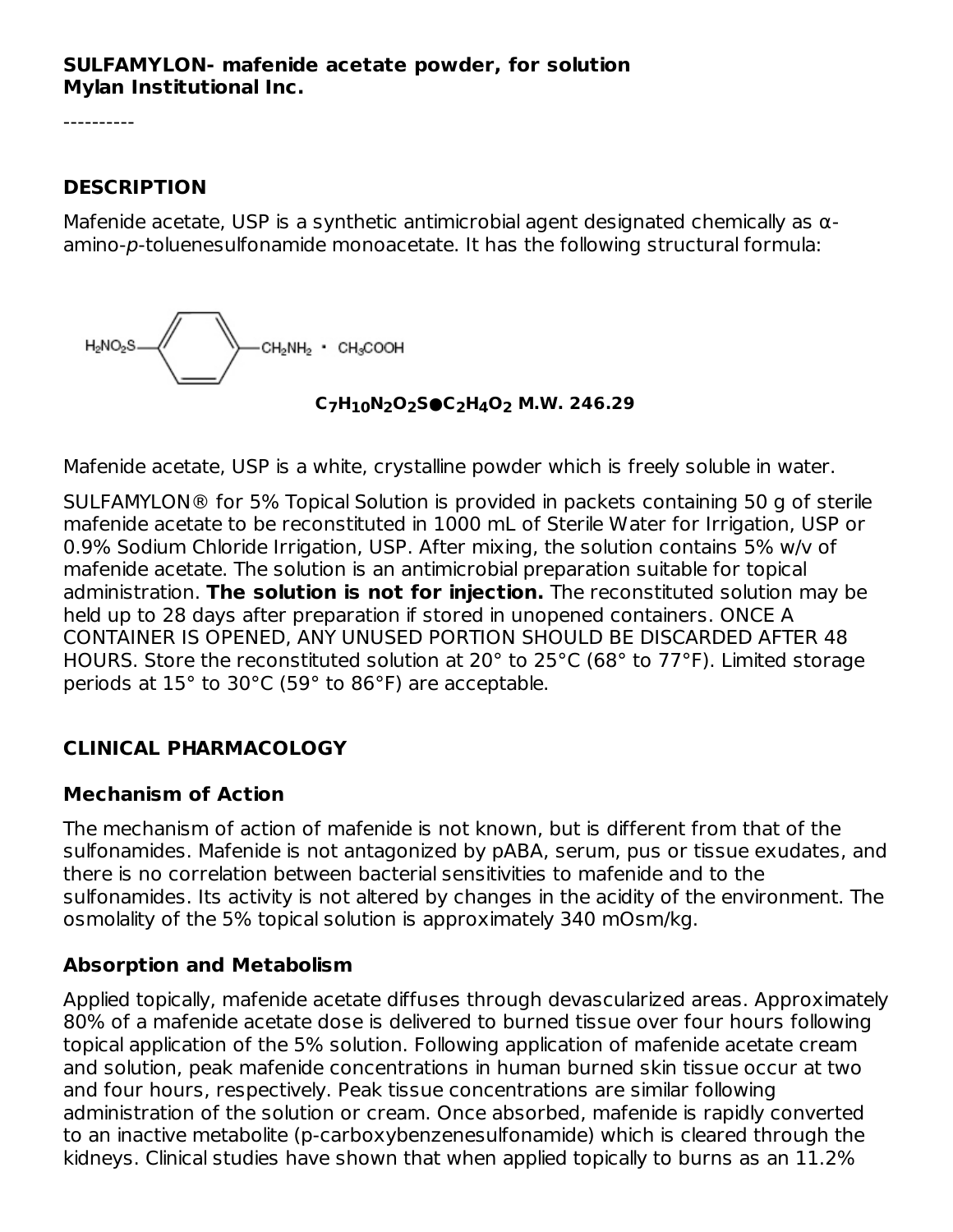mafenide acetate cream, blood levels of the parent drug peaked at 2 hours following application, ranging from 26 to 197 µg/mL for single doses of 14 to 77 g of mafenide acetate. Metabolite levels peaked at 3 hours, ranging from 10 to 340 µg/mL. Twenty-four hours after application, combined parent and metabolite blood levels had fallen to pretreatment levels.

### **Antimicrobial Activity**

Mafenide acetate exerts broad bacteriostatic action against many gram-negative and gram-positive organisms, including Pseudomonas aeruginosa and certain strains of anaerobes.

## **In Vitro Cytotoxicity**

Data from *in vitro* studies on cell culture suggests that mafenide acetate may have a deleterious effect on human keratinocytes. The clinical significance of this information is unknown.

### **INDICATIONS AND USAGE**

 $\mathsf{SULER}$ MYLON® for 5% Topical Solution is indicated for use as an adjunctive topical antimicrobial agent to control bacterial infection when used under moist dressings over meshed autografts on excised burn wounds.

### **CONTRAINDICATIONS**

SULFAMYLON<sup>®</sup> for 5% Topical Solution is contraindicated in patients who are hypersensitive to mafenide acetate. It is not known whether there is cross sensitivity to other sulfonamides.

### **WARNINGS**

Fatal hemolytic anemia with disseminated intravascular coagulation, presumably related to a glucose-6-phosphate dehydrogenase deficiency, has been reported following therapy with mafenide acetate.

### **PRECAUTIONS**

### **General**

Mafenide acetate and its metabolite, p-carboxybenzenesulfonamide, inhibit carbonic anhydrase, which may result in metabolic acidosis, usually compensated by hyperventilation. In the presence of impaired renal function, high blood levels of mafenide acetate and its metabolite may exaggerate the carbonic anhydrase inhibition. Therefore, close monitoring of acid-base balance is necessary, particularly in patients with extensive second-degree or partial-thickness burns and in those with pulmonary or renal dysfunction. Some burn patients treated with mafenide acetate have also been reported to manifest an unexplained syndrome of masked hyperventilation with resulting respiratory alkalosis (slightly alkaline blood pH, low arterial pCO<sub>2</sub>, and decreased total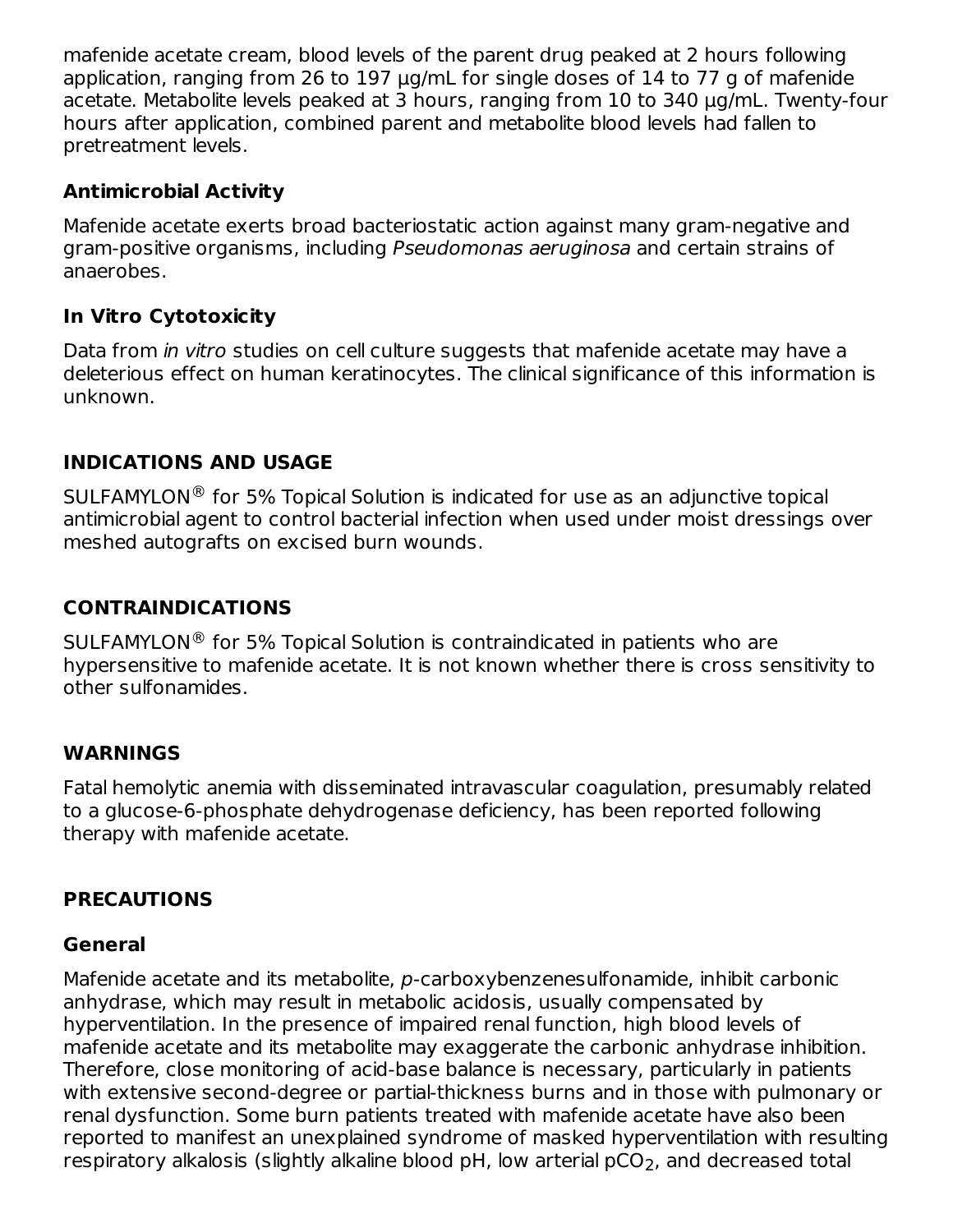CO<sub>2</sub>); change in arterial pO<sub>2</sub> is variable. The etiology and significance of these findings are unknown.  $2$ ); Change in arterial  $pv<sub>2</sub>$ 

Mafenide acetate should be used with caution in burn patients with acute renal failure.

Fungal colonization may occur concomitantly with reduction of bacterial growth in the burn wound. However, systemic fungal infection through the infected burn wound is rare.

## **Carcinogenesis, Mutagenesis, Impairment of Fertility**

No long-term animal studies have been performed to evaluate the carcinogenic potential of mafenide acetate; however, the drug did not induce mutations in L5178Ymouse lymphoma cells at the TK locus.

Animal studies have not been performed to evaluate the potential effects of mafenide acetate on fertility.

## **Pregnancy**

### **Teratogenic Effects**

A teratology study performed in rats using oral doses of up to 600 mg/kg/day revealed no evidence of harm to the fetus due to mafenide acetate. There are no adequate data regarding the potential reproductive toxicity of mafenide acetate in a non-rodent species, nor are there adequate and well controlled studies in pregnant women. Mafenide acetate should be used during pregnancy only if the potential benefit justifies the potential risk to the fetus.

### **Nursing Mothers**

It is not known whether mafenide acetate is excreted in human milk. Because many drugs are excreted in human milk and because of the potential for serious adverse reactions in nursing infants from mafenide acetate, a decision should be made whether to discontinue nursing or to discontinue the drug, taking into account the importance of the drug to the mother.

### **Pediatric Use**

The safety and effectiveness of SULFAMYLON $^{\circledR}$  for 5% Topical Solution have been established in the age groups 3 months to 16 years.

## **Geriatric Use**

No studies have been conducted to specifically examine the effects of mafenide acetate on burn wounds in geriatric patients.

## **ADVERSE REACTIONS**

In the clinical setting of severe burns, it is often difficult to distinguish between an adverse reaction to mafenide acetate and burn sequelae. In a clinical study of pediatric patients with acute burns requiring autografts who received SULFAMYLON $^{\circledR}$  for 5% Topical Solution in addition to double antibiotic solution (DAB) wound therapy (neomycin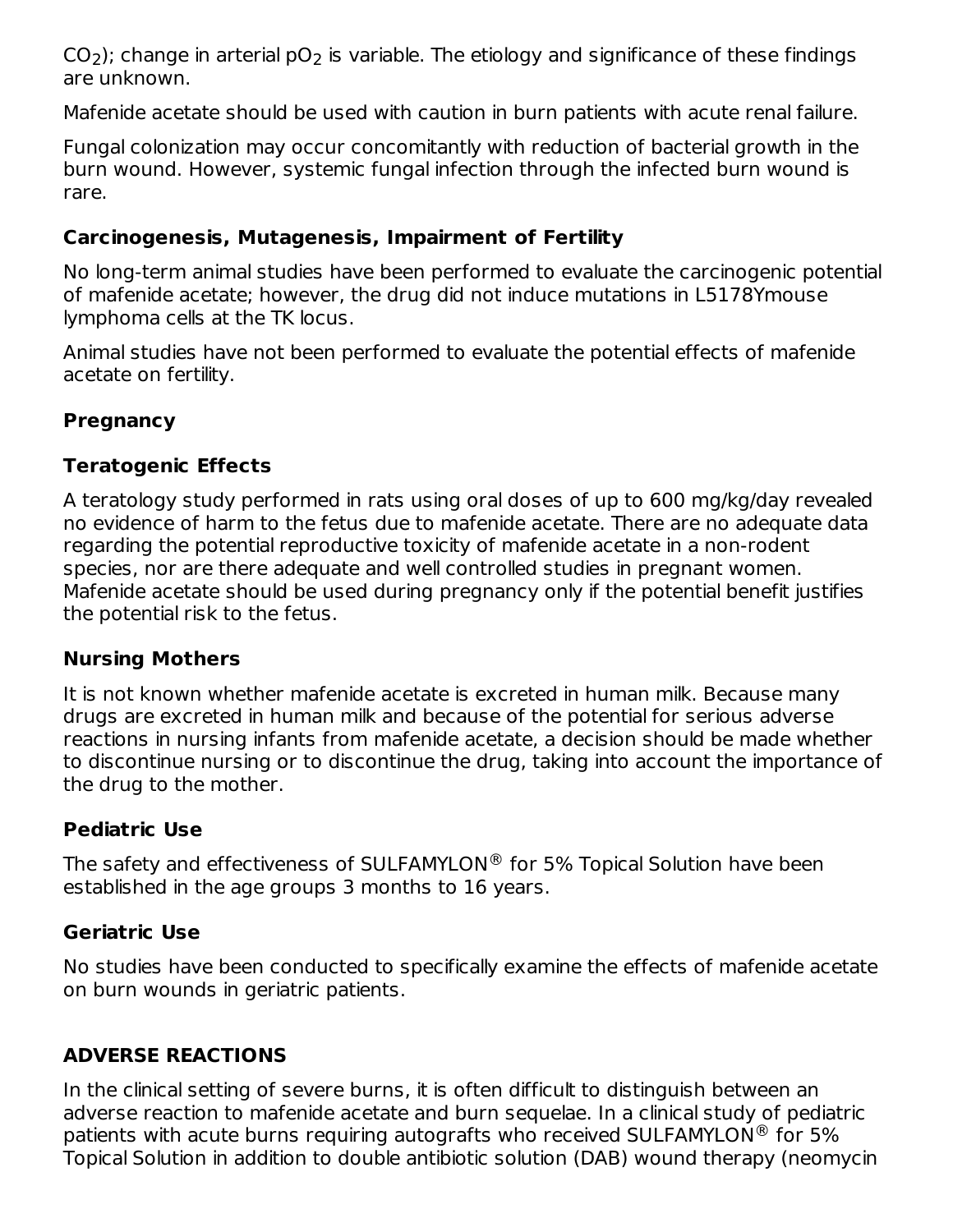sulfate 40 mg and polymyxin B 200,000 units/liter), the incidence of rash (4.6%) and itching (2.8%) in the group which received SULFAMYLON  $^{\circledR}$  for 5% Topical Solution was not different from that experienced with (DAB) dressings alone (5.7% and 1.3%, respectively).

From other clinical settings, a single case of bone marrow depression and a single case of an acute attack of porphyria have been reported following therapy with mafenide acetate. Fatal hemolytic anemia with disseminated intravascular coagulation, presumably related to a glucose-6-phosphate dehydrogenase deficiency, has been reported following therapy with mafenide acetate. The following adverse reactions have been reported with topical mafenide acetate therapy:

**Dermatologic and Allergic:** Pain or burning sensation, rash and pruritus (often localized to the area covered by the wound dressing), erythema, skin maceration from prolonged wet dressings, facial edema, swelling, hives, blisters, eosinophilia.

**Respiratory or Metabolic:** Tachypnea, hyperventilation, decrease in pCO<sub>2</sub>, metabolic acidosis, increase in serum chloride.

## **OVERDOSAGE**

Single oral doses of 2000 mg/kg of mafenide acetate as a 5% solution did not cause mortality or clinical symptoms of toxicity in rats.

# **DOSAGE AND ADMINISTRATION**

## **SULFAMYLON for 5% Topical Solution ®**

## **Directions for Preparation of the Solution**

 $\mathsf{SULER}$ MYLON $^\circledR$  (mafenide acetate) for 5% Topical Solution is supplied as a sterile powder and is to be reconstituted with Sterile Water for Irrigation, USP or 0.9% Sodium Chloride Irrigation, USP. Aseptic techniques should be observed during preparation of the solution. Premeasured quantities of 50 g of mafenide acetate powder are provided in sterile packets. The entire quantity of SULFAMYLON $^\circledR$  should be emptied into a suitable container which contains 1000 mL of Sterile Water for Irrigation, USP or 0.9% Sodium Chloride Irrigation, USP and mixed until completely dissolved. The reconstituted solution may be held up to 28 days after preparation if stored in unopened containers. ONCE A CONTAINER IS OPENED, ANY UNUSED PORTION SHOULD BE DISCARDED AFTER 48 HOURS. Store the reconstituted solution at 20° to 25°C (68° to 77°F). Limited storage periods at 15° to 30°C (59° to 86°F) are acceptable. **Not for Injection - For Topical Use Only.**

### **Directions for Use of the Solution**

The grafted area should be covered with one layer of fine mesh gauze. An eight-ply burn dressing should be cut to the size of the graft and wetted with SULFAMYLON $^\circledR$  for 5% Topical Solution using an irrigation syringe and/or irrigation tubing until leaking is noticeable. If irrigation tubing is used, the tubing should be placed over the burn dressing in contact with the wound and covered with a second piece of eight-ply dressing. The irrigation dressing should be secured with a bolster dressing and wrapped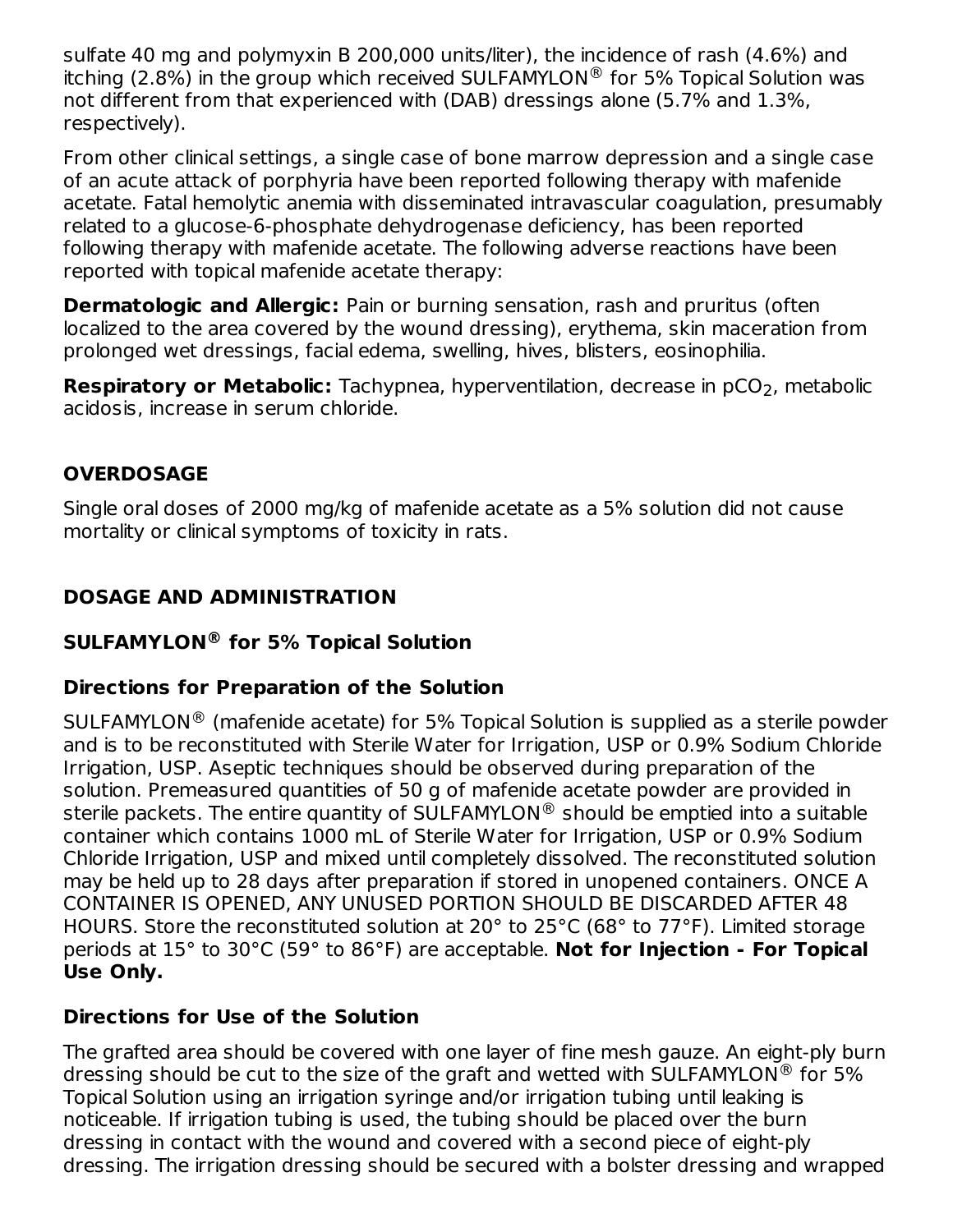as appropriate. The gauze dressing should be kept wet. In clinical studies, this has been accomplished by irrigating with a syringe or injecting the solution into the irrigation tubing every 4 hours or as necessary. If irrigation tubing is not used, the gauze dressing may be moistened every 6-8 hours or as necessary to keep wet.

Wound dressings may be left undisturbed, except for the irrigations, for up to five days. Additional soaks may be initiated until graft take is complete. Maceration of skin may result from wet dressings applied for intervals as short as 24 hours. Treatment is usually continued until autograft vascularization occurs and healing is progressing (typically occurring in about 5 days). Safety and effectiveness have not been established for longer than 5 days for an individual grafting procedure.

If allergic manifestations occur during treatment with SULFAMYLON $^{\circledR}$  for 5% Topical Solution, discontinuation of treatment should be considered. If acidosis occurs and becomes difficult to control, particularly in patients with pulmonary dysfunction, discontinuing the soaks with the mafenide acetate solution for 24 to 48 hours may aid in restoring acid-base balance (see PRECAUTIONS section). Dressing changes and monitoring the site for bacterial growth during this interruption should be adjusted accordingly.

## **HOW SUPPLIED**

SULFAMYLON® (mafenide acetate, USP) for 5% Topical Solution is available in packets (NDC 51079-624-84) containing 50 g of sterile mafenide acetate to be prepared using 1000 mL Sterile Water for Irrigation, USP or 0.9% Sodium Chloride Irrigation, USP. (See DOSAGE AND ADMINISTRATION: SULFAMYLON<sup>®</sup> for 5% Topical Solution: Directions for Preparation of the Solution.) The packets are supplied as follows:

Carton of five 50 g packets NDC 51079-624-85

### **Recommended Storage:**

Packets - **Store PACKETS in a dry place at room temperature 15° to 30°C (59° to 86°F).**

Prepared Solution - **Store SOLUTION at 20° to 25°C (68° to 77°F) with excursions permitted to 15° to 30°C (59° to 86°F). [See USP Controlled Room Temperature.]**

The solution may be held for up to 28 days if stored in unopened containers.

ONCE A CONTAINER IS OPENED, ANY UNUSED SOLUTION MUST BE DISCARDED WITHIN 48 HOURS.

### **Keep this and all medications out of the reach of children.**

### **Mylan Institutional Inc.**

Rockford, IL 61103 U.S.A.

095.7 Revised: 6/2018

### **PRINCIPAL DISPLAY PANEL - 5% TOPICAL SOLUTION**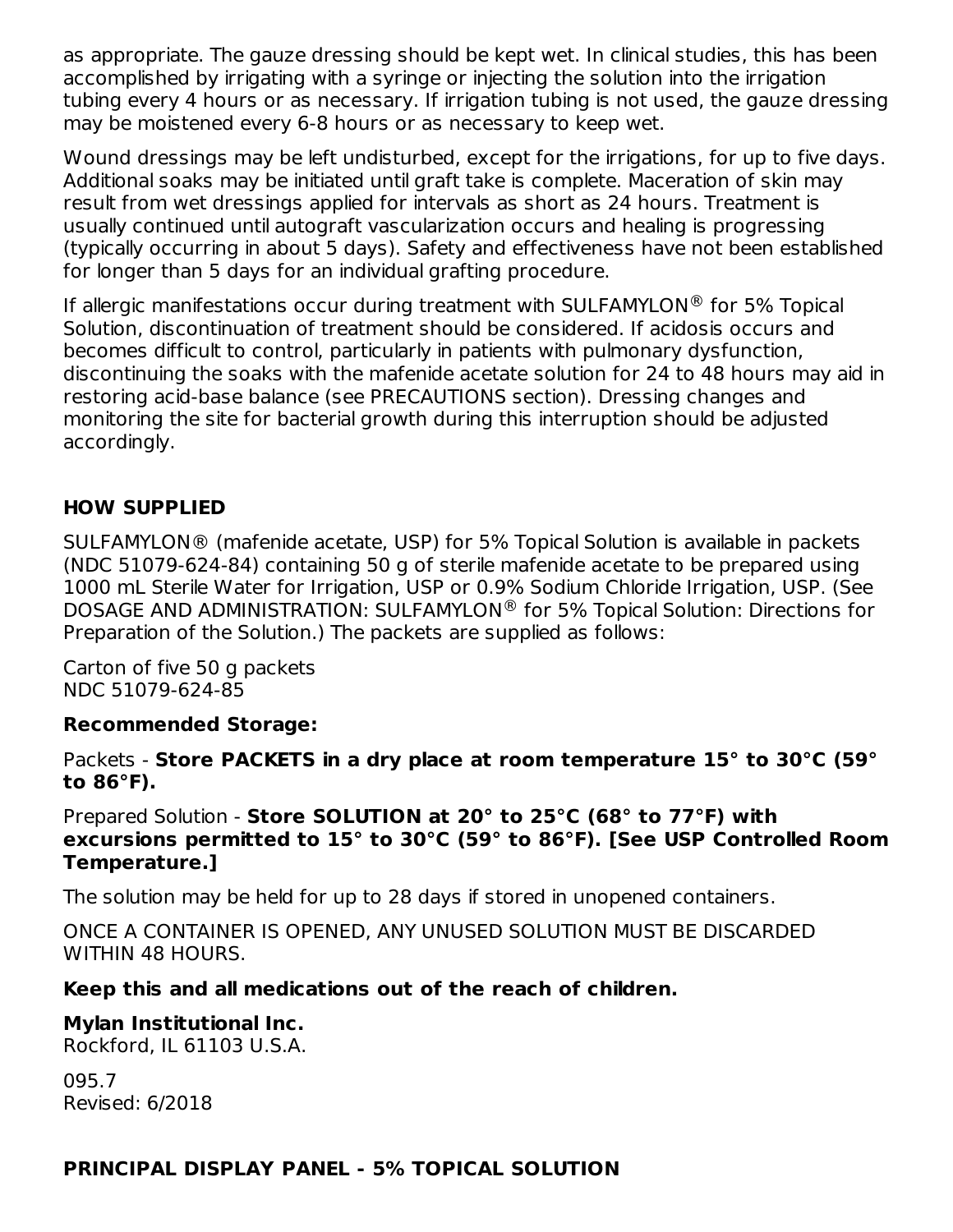**NDC 51079-624-85**

#### **STERILE**

**SULFAMYLON ®(mafenide acetate, USP) for 5% Topical Solution**

**Not for Injection Solution for Topical Use Only**

**Net Wt. 50 grams sterile powder per packet**

**Store PACKET in a dry place at room temperature 15° to 30°C (59° to 86°F).**

**DIRECTIONS FOR PREPARATION AND STORAGE OF THE SOLUTION - Do not use if packet is opened. Observe aseptic technique when preparing solution.** This packet contains 50 grams of sterile mafenide acetate, USP. Open packet and empty entire contents into a suitable

container containing 1000 mL of either Sterile Water for Irrigation, USP or 0.9% Sodium Chloride, USP. Mix until completely dissolved. This yields a 5% solution of mafenide acetate, USP. The solution may be held for up to 28 days if stored in unopened containers. ONCE A CONTAINER IS OPENED, ANY UNUSED SOLUTION MUST BE DISCARDED WITHIN 48 HOURS.

#### **Store SOLUTION at 20° to 25°C (68° to 77°F) excursions 15° to 30°C (59° to 86°F).**

**Usual Dosage:** For dosage and usage information see accompanying prescribing information.

**Keep this and all medications out of the reach of children.**

**Rx only 5 Packets**

**Mylan Institutional Inc.** Rockford, IL 61103 U.S.A.

565.5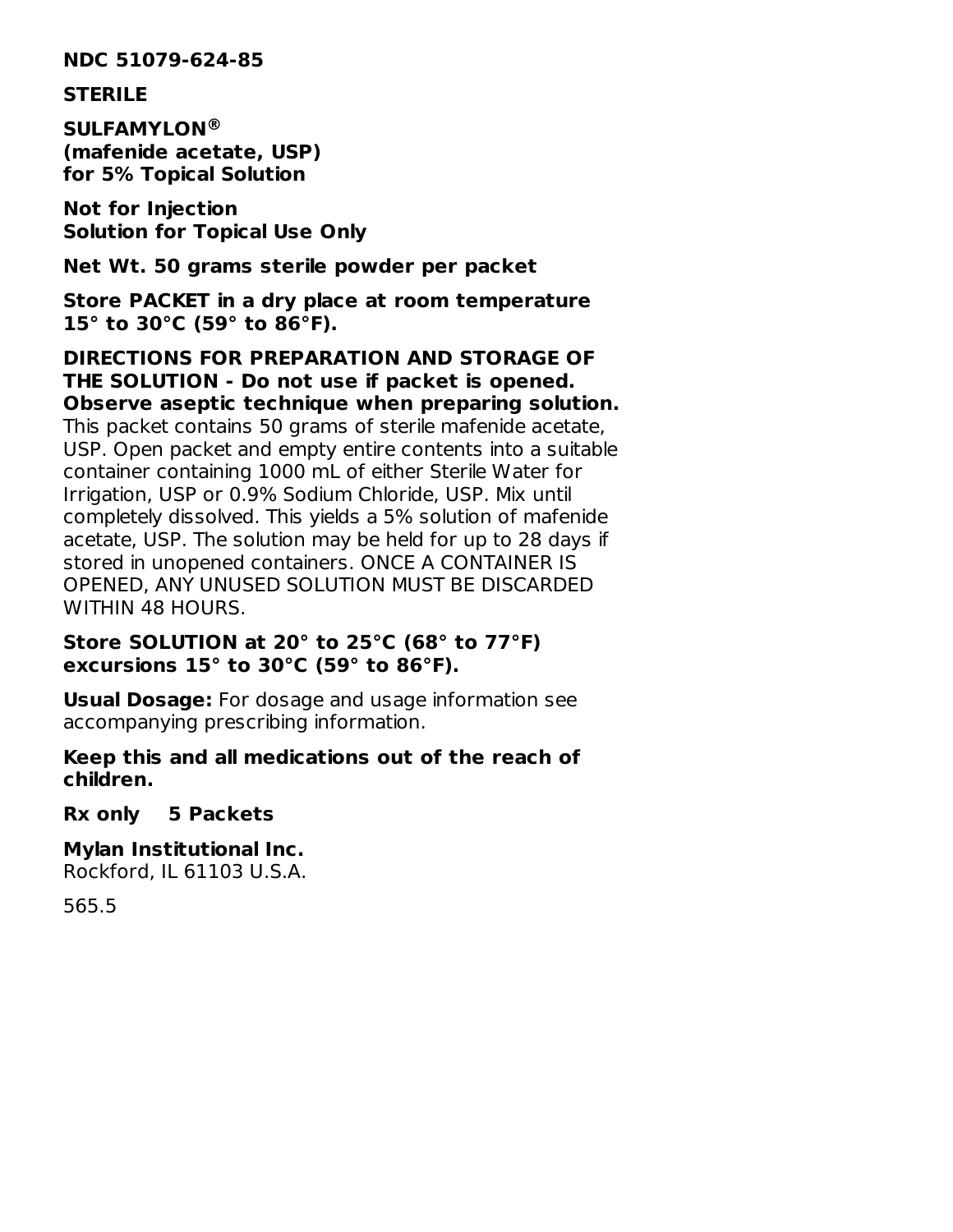

| <b>SULFAMYLON</b><br>mafenide acetate powder, for solution       |                            |                                |                  |                              |                 |  |  |  |
|------------------------------------------------------------------|----------------------------|--------------------------------|------------------|------------------------------|-----------------|--|--|--|
|                                                                  |                            |                                |                  |                              |                 |  |  |  |
| <b>Product Information</b>                                       |                            |                                |                  |                              |                 |  |  |  |
| <b>Product Type</b>                                              | HUMAN PRESCRIPTION DRUG    | <b>Item Code (Source)</b>      |                  |                              | NDC:51079-624   |  |  |  |
| <b>Route of Administration</b>                                   | <b>TOPICAL</b>             |                                |                  |                              |                 |  |  |  |
|                                                                  |                            |                                |                  |                              |                 |  |  |  |
| <b>Active Ingredient/Active Moiety</b>                           |                            |                                |                  |                              |                 |  |  |  |
| <b>Ingredient Name</b>                                           |                            | <b>Basis of Strength</b>       |                  | <b>Strength</b>              |                 |  |  |  |
| MAFENIDE ACETATE (UNII: RQ6LP6Z0WY) (MAFENIDE - UNII:58447S8P4L) |                            |                                | MAFENIDE ACETATE |                              | 50 <sub>g</sub> |  |  |  |
|                                                                  |                            |                                |                  |                              |                 |  |  |  |
| <b>Packaging</b>                                                 |                            |                                |                  |                              |                 |  |  |  |
| #<br><b>Item Code</b>                                            | <b>Package Description</b> | <b>Marketing Start</b><br>Date |                  | <b>Marketing End</b><br>Date |                 |  |  |  |
| NDC:51079-624-<br>5 in 1 CAPTON                                  |                            | 06/05/1000                     |                  | CCOCIOCINO                   |                 |  |  |  |